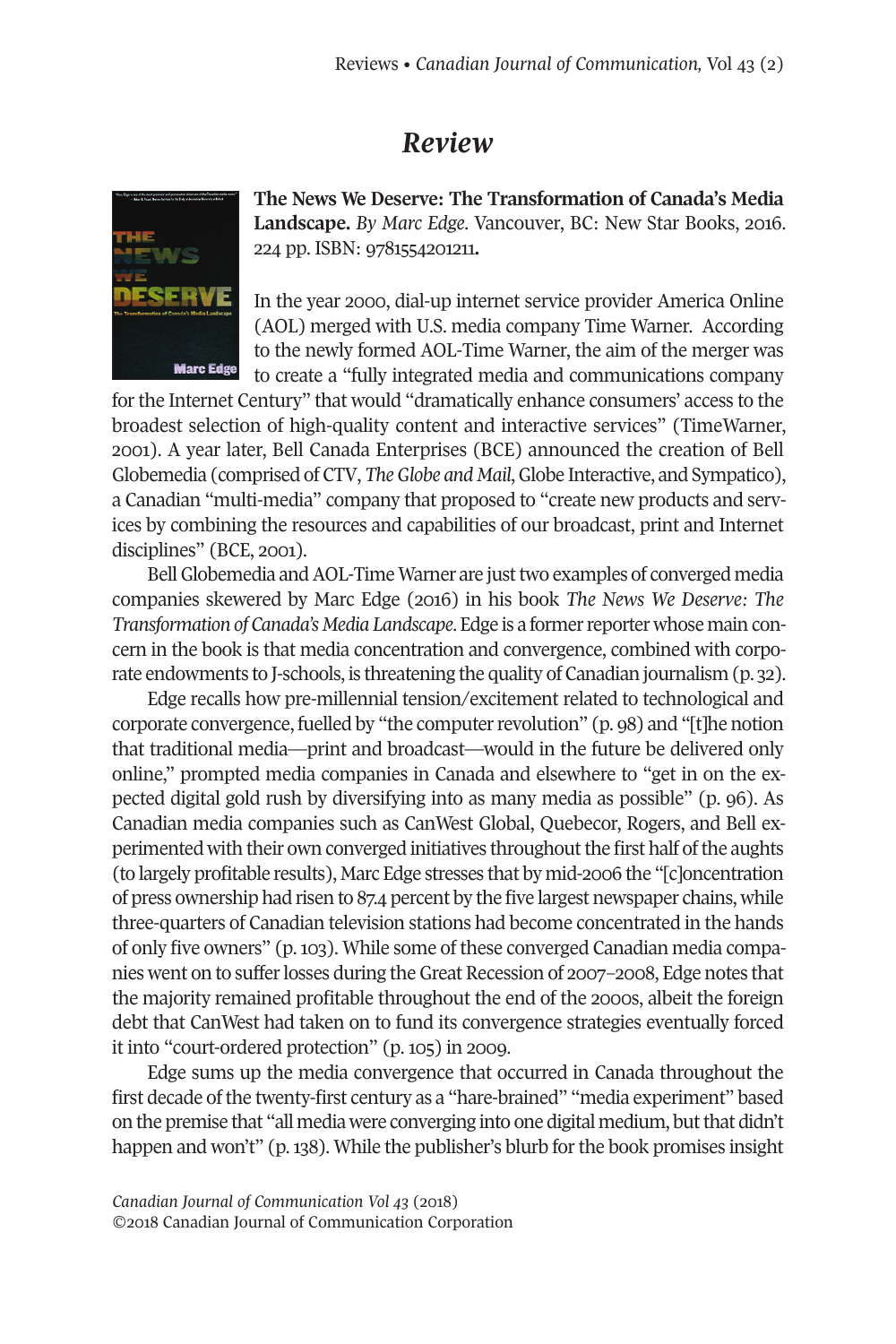into "behind-the-scenes takeovers" associated with the ownership of Canada's mainstream media industries, Edge excels at underscoring how many of the detrimental changes to the quality of Canadian mainstream media over the past 40 years (catalogued in great detail by Edge) actually occurred within public view and with the participation ofregulators such as the CanadianRadio-television and Telecommunications Commission (CRTC) and the Competition Bureau. Edge argues that Canada is "now dealing with the consequences of convergence and picking up the pieces of a media system that has been battered" (p. 138). Edge's critique raises important questions regarding how well government regulation of Canadian mainstream media since the turn of the century has come to serve the Canadian public. His assessment is that convergence has not served Canadians since it has "allowed too much power over public perceptions to accumulate in the hands of too few [mainstream media] owners, who will use it to their advantage" (p. 111).

Edge's most scathing criticism of Canada's convergence journey (which also articulates what is ultimately at stake for the country's regulated media system) is that "both the Competition Bureau and the CRTC have fallen victim to the well-documented phenomenon of 'regulatory capture,' acting not in the public interest but instead in the interests of the corporations they regulate" (p. 141). Edge's concerns related to the impact ofregulatory capture extend to the quality of academic critique of Canada's mainstream media industries by Canadian scholars. Part of the blame for this apparent lack of academic critique levelled by Edge is placed on the CRTC's "public benefits program" (p. 57–58), which allows parties to corporate media consolidation to pay into various programs deemed to be of public value (including the funding of post-secondary institutions) in order to earn final approval by the CRTC. Edge reiterates his critique of CanWest Global's endowment to the University of British Columbia's (UBC) School of Journalism, BCE's endowed chair at Ryerson, BCE's (initial) funding of the Canadian Media Research Consortium (CMRC), and other examples as previously made in his 2013 *Canadian Journal of Communication* article.According to Edge,the problem is that media companies are able to pick and choose which universities receive funding and as such he argues "the question of corporate influence remain[s] of concern" (p. 63). In terms of the CMRC, Edge notes that research funded by the CMRC "tended to serve private interests rather than advancing understanding of the political and journalistic implications of increased corporate control of media" (p. 63). Based on Edge's assessment, Canadian scholars continue to be easily swayed by, and are somehow beholden to, CRTC-approved funding received from media companies. To imply that faculty who receive such funding would not only select benign media-related research topics but possibly even skew their research findings to somehow suit their corporate funding overlord(s) presents an affront to all of academe. Nonetheless, Edge's suggestion to form an independent body to shield any easily swayed academics from corporate influence could be of merit in terms of enhancing funding allocation oversight.

For Edge, "to a great extent the horse is already out of the barn" (p. 163) in terms of the damage done to Canada's news media landscape. However, Edge retains hope that Canadians may "demand better from their news media and from their government" (p.163). Otherwise, Edge argues that Canada's "decimated" (p.163) news media